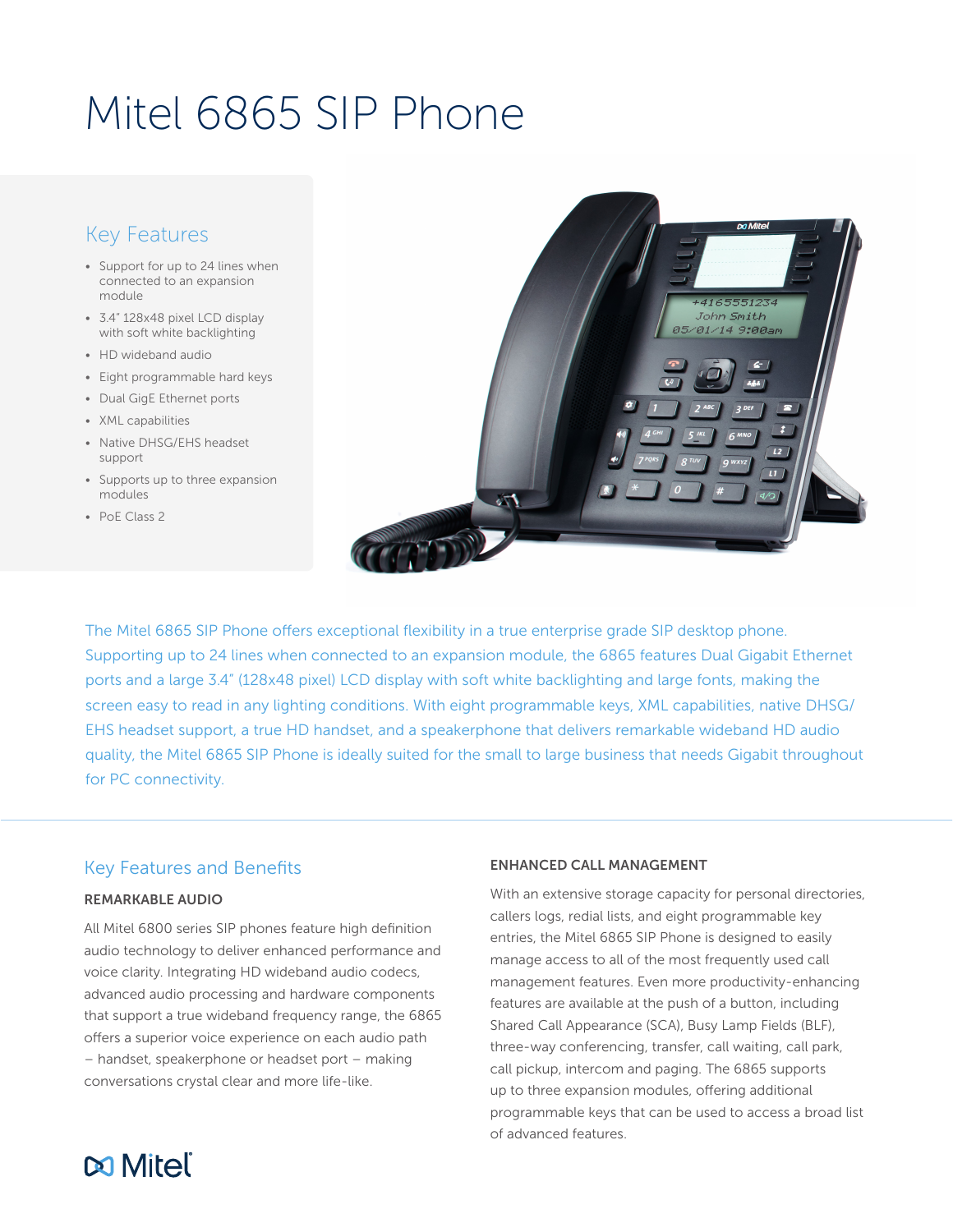# Flexible Headset Options

The Mitel 6865 SIP Phone features an innovative headset port that uniquely provides dual support for DHSG/EHS and modular four-pin headset connections. Users with wireless headsets that support DHSG/EHS can connect directly to the 6865 using standard third party cables.

# Environmentally Friendly

All Mitel 6800 series SIP phones have been designed with the environment in mind. Using dynamic Power over Ethernet (PoE) class reporting, the 6865 has a PoE Class 2 rating and automatically switches classes when an M685 LCD expansion module is connected, enabling the phone and network switches to efficiently manage power consumption. The Mitel 6865 SIP Phone also supports an optional Efficiency Level "V" compliant power adaptor if required. With smaller packaging that includes 100% recycled and biodegradable material, the Mitel 6800 series SIP Phones comprise one of the most environmentally friendly family of SIP phones on the market.

## Feature Keys

- *• 2 dedicated line keys with LEDs*
- *• 8 Programmable keys with LEDs*
- *• 4-way navigation key with Select/OK button*
- *• Dedicated function keys, including Conference, Transfer, Callers List, Hold, Redial, Goodbye, Options, 2 volume keys, Mute (with LED) and Speaker/Headset (with LED)*

#### Audio and Codecs

- *• Mitel Hi-Q Audio Technology*
- *• Hearing aid compatible (HAC) handset*
- *• Full-duplex quality speakerphone*
- *• Wideband handset and speakerphone*
- *• Codecs: G.711 µ-law / A-law, G.729, G.722, AMR\*, AMR-WB(G.722.2)\*, G.726, iLBC, BV16, BV32, L16*
- *• Echo cancellation*
- *• Comfort noise utilization*
- *• Packet loss concealment*
- *• Voice Quality Metrics, including MOS*
- *• DHSG/EHS and 4-pin modular headset supported*

#### Display and Indicators

- *• Monochrome LCD* 
	- *• 3.4" 128x48 pixel graphical backlit display*
	- *• Soft white backlight for user comfort in any lighting condition*
- *• LED for call and message waiting indication*

#### **Security**

- *• User and administrator level passwords for login*
- *• Encryption of configuration files*
- *• HTTPS configuration and web management*
- *• Phone lock with PIN*
- *• Digest Authentication*
- *• Transport Layer Security (TLS)*
- *• Secure Real-Time Protocol (SRTP)*

#### XML API Capabilities

- *• Display control based on user actions or events*
- *• Dynamic Phone Configuration*
- *• RTP Streaming Control*
- *• CTI applications*
- *• Extensive XML documentation and sample apps*

### Localization

- *• Multilingual support English, French, Spanish, Italian, German*
- *• Downloadable language pack support for customization and additional language translations*
- *• Country-specific call progress tones and cadences*
- *• Latin1, Latin2 Character sets*

#### Protocol

- *• IETF SIP (RFC3261) and associated RFCs*
- *• Extensive SIP standards compliance*